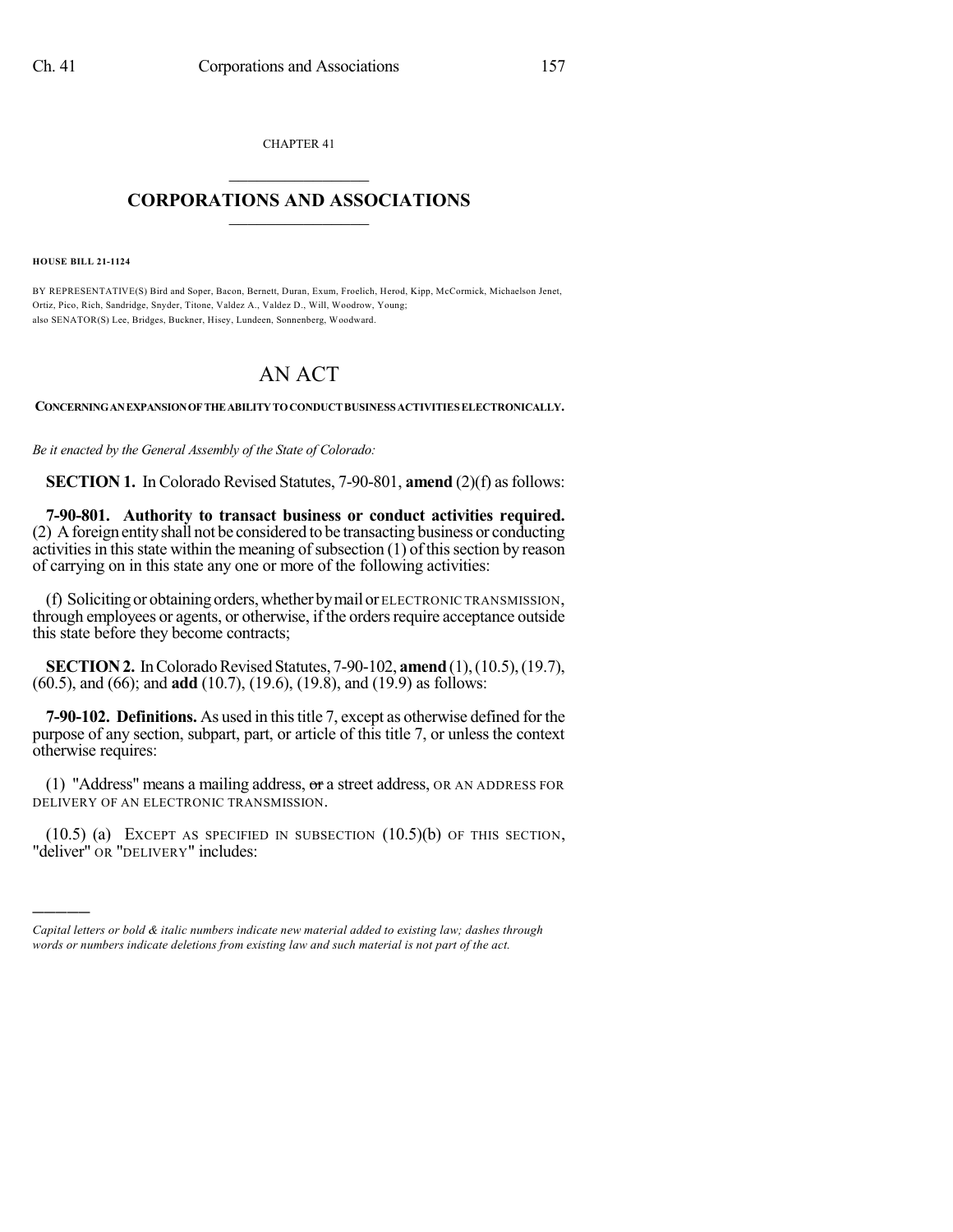## (I) Mail;  $\frac{except}$  that

#### (II) HAND DELIVERY BY COURIER OR OTHERWISE; AND

(III) ELECTRONIC TRANSMISSION. UNLESS OTHERWISE AGREED BETWEEN THE SENDER AND RECIPIENT, AN ELECTRONIC TRANSMISSION SHALL BE DEEMED DELIVERED TO A PERSON FOR PURPOSES OF THIS TITLE 7 AND FOR THE PURPOSES OF THE CONSTITUENT DOCUMENTS OF ANY ENTITY WHEN THE ELECTRONIC TRANSMISSION ENTERS AN INFORMATION PROCESSINGSYSTEM THAT THE PERSON HAS DESIGNATED FOR THE PURPOSE OF RECEIVING ELECTRONIC TRANSMISSIONS OF THE TYPE DELIVERED IF THE ELECTRONIC TRANSMISSION IS IN A FORM CAPABLE OF BEING PROCESSED BY THAT SYSTEM AND THE PERSON IS ABLE TO RETRIEVE THE ELECTRONIC TRANSMISSION. WHETHER A PERSON HAS SO DESIGNATED AN INFORMATION PROCESSING SYSTEM IS DETERMINED BY THE CONSTITUENT DOCUMENTS OR FROM THE CONTEXT AND SURROUNDING CIRCUMSTANCES, INCLUDING THE PARTIES' CONDUCT. AN ELECTRONIC TRANSMISSION IS DELIVERED UNDER THIS SUBSECTION  $(10.5)(a)(III)$  EVEN IF NO PERSON IS AWARE OF ITS RECEIPT. RECEIPT OF AN ELECTRONIC ACKNOWLEDGMENT FROM AN INFORMATION PROCESSING SYSTEM ESTABLISHES THAT AN ELECTRONIC TRANSMISSION WAS RECEIVED BUT DOES NOT, BY ITSELF, ESTABLISH THAT THE CONTENT SENT CORRESPONDS TO THE CONTENT RECEIVED.

(b) Delivery to the secretary of state means actual receipt by the secretary of state. "Deliver" DELIVERY to any person by the secretary of state includes delivery or mail to the registered agent address of the person's registered agent, or to the principal office address of the person, unless otherwise specified in section 7-90-902 or by an organic statute other than this article. "Deliver" ARTICLE 90. DELIVERY by the secretary of state to a person that has neither a principal office address nor a registered agent address includes delivery to the address that such THE person may have provided to the secretary of state for such THAT purpose unless otherwise specified by an organic statute other than this article ARTICLE 90.

(10.7) "DOCUMENT" MEANS:

(a) ANY TANGIBLE MEDIUM ON WHICH INFORMATION IS INSCRIBED AND INCLUDES HANDWRITTEN, TYPED, PRINTED, OR SIMILAR INSTRUMENTS AND COPIES OF SUCH INSTRUMENTS; AND

#### (b) AN ELECTRONIC RECORD.

(19.6) "EFFECTIVE DATE OF DISSOLUTION" OF AN ENTITY MEANS, WITH RESPECT TO ANY DOMESTIC ENTITY OTHER THAN A GENERAL PARTNERSHIP THAT WAS A REPORTING ENTITY BEFORE DISSOLUTION, THE EARLIER OF THE EFFECTIVE DATE OF THE ENTITY'S ARTICLES OF DISSOLUTION OR STATEMENT OF DISSOLUTION OR THE DATE AS SHOWN BY THE RECORDS OF THE SECRETARY OF STATE ON WHICH THE ENTITY WAS ADMINISTRATIVELY OR JUDICIALLY DISSOLVED.

 $(19.7)$  (a) "Effective date of dissolution of an entity" means, with respect to any domestic entity other than a general partnership that was a reporting entity before dissolution, the earlier of the effective date of the entity's articles of dissolution or statement of dissolution or the date as shown by the records of the secretary of state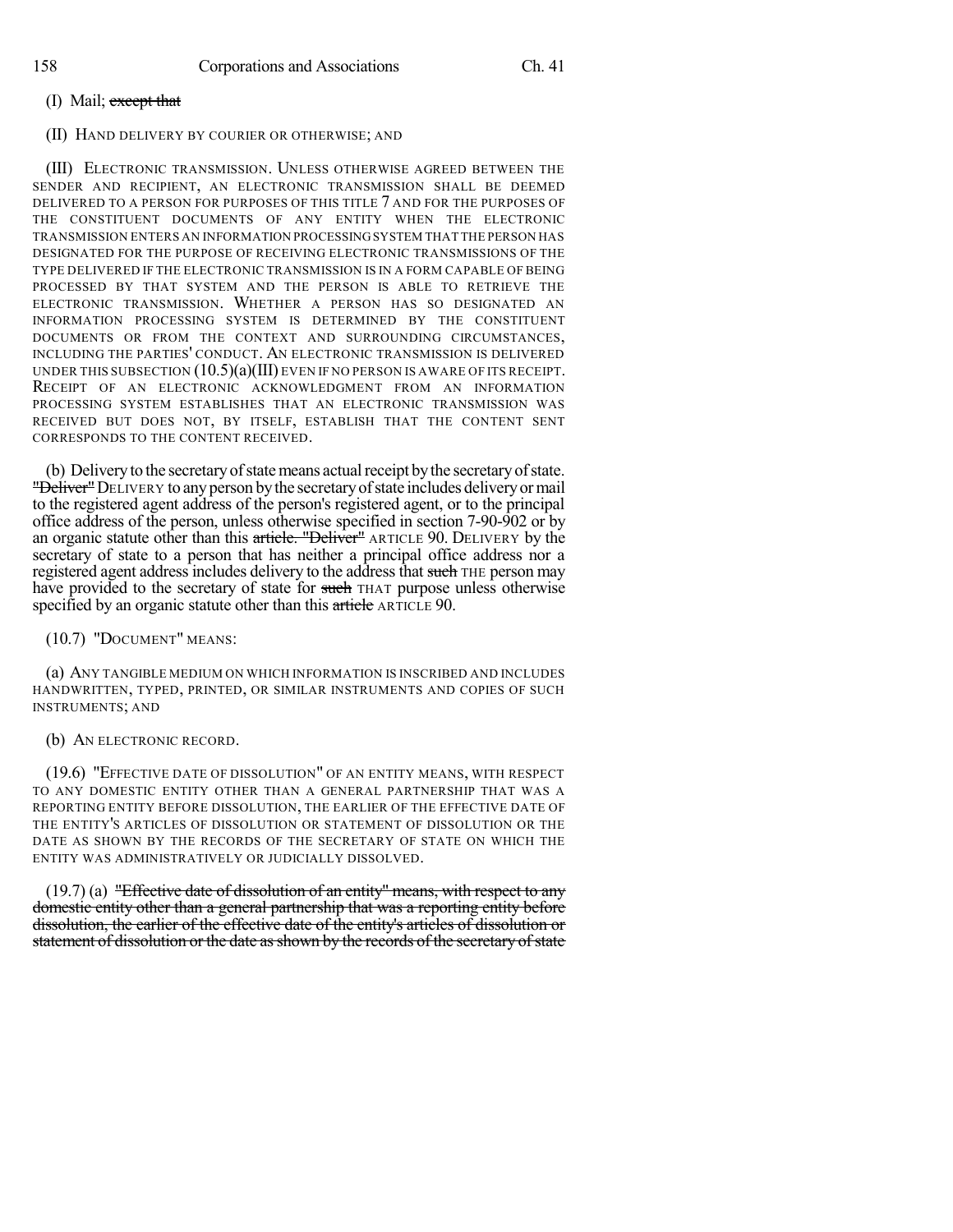on which the entity was administratively or judicially dissolved "ELECTRONIC MAIL" OR "E-MAIL" MEANS AN ELECTRONIC TRANSMISSION DIRECTED TO A UNIQUE ELECTRONIC-MAIL ADDRESS.

(b) AS USED IN THIS SUBSECTION (19.7):

(I) "ELECTRONIC-MAIL ADDRESS"MEANS A DESTINATION,COMMONLY EXPRESSED AS A STRING OF CHARACTERS CONSISTING OF A UNIQUE USER NAME OR MAILBOX, COMMONLY REFERRED TO AS THE "LOCAL PART" OF THE ADDRESS, TOGETHER WITH A SECOND STRING OF CHARACTERS COMMONLY REFERRED TO AS THE "DOMAIN NAME". THE LOCAL PART OF THE ADDRESS AND THE DOMAIN NAME ARE USUALLY, BUT NOT NECESSARILY, SEPARATED BY AN "@" SYMBOL.

(II) ELECTRONIC MAIL SHALL BE DEEMED TO INCLUDE ANY FILES ATTACHED TO THE ELECTRONIC MAIL AND ANY INFORMATION HYPERLINKED TO A WEBSITE IF THE ELECTRONIC MAIL INCLUDES THE CONTACT INFORMATION OF AN OFFICER OR AGENT OF THE ENTITY THAT IS AVAILABLE TO ASSIST WITH ACCESSING THE FILES AND INFORMATION.

(19.8) "ELECTRONIC RECORD" MEANS INFORMATION THAT IS STORED IN AN ELECTRONIC OR OTHER NONTANGIBLE MEDIUM AND IS RETRIEVABLE IN PAPER FORM THROUGH AN AUTOMATED PROCESS USED IN CONVENTIONAL COMMERCIAL PRACTICE, UNLESS OTHERWISE AUTHORIZED IN ACCORDANCE WITH SECTION 7-90-105.

(19.9) "ELECTRONIC TRANSMISSION" OR "ELECTRONICALLY TRANSMITTED" MEANS ANY FORM OR PROCESS OF COMMUNICATION NOT DIRECTLY INVOLVING THE PHYSICAL TRANSFER OF PAPER OR ANOTHER TANGIBLE MEDIUM THAT:

(a) IS SUITABLE FOR THE RETENTION, RETRIEVAL, AND REPRODUCTION OF INFORMATION BY THE RECIPIENT; AND

(b) IS RETRIEVABLE IN PAPER FORM BY THE RECIPIENT THROUGH AN AUTOMATED PROCESS USED IN CONVENTIONAL COMMERCIAL PRACTICE, UNLESS OTHERWISE AUTHORIZED IN ACCORDANCE WITH SECTION 7-90-105.

(60.5) "SIGN" OR "signature" or "signed", unless otherwise provided in the constituent document, includes an "electronic signature" as that term is defined in the "Uniform Electronic Transactions Act", section 24-71.3-102 (8), C.R.S. MEANS, WITH PRESENT INTENT, TO AUTHENTICATE OR ADOPT A RECORD BY:

(a) EXECUTING OR ADOPTING A TANGIBLE SYMBOL; OR

(b) ATTACHING TO OR LOGICALLY ASSOCIATING WITH THE RECORD AN ELECTRONIC SYMBOL, SOUND, OR PROCESS.

"Writing" or "written" unless otherwise provided in the constituent document, includes an "electronic record" as that term is defined in the "Uniform Electronic Transactions Act", section 24-71.3-102 (7), C.R.S. MEANS INFORMATION IN THE FORM OF A DOCUMENT.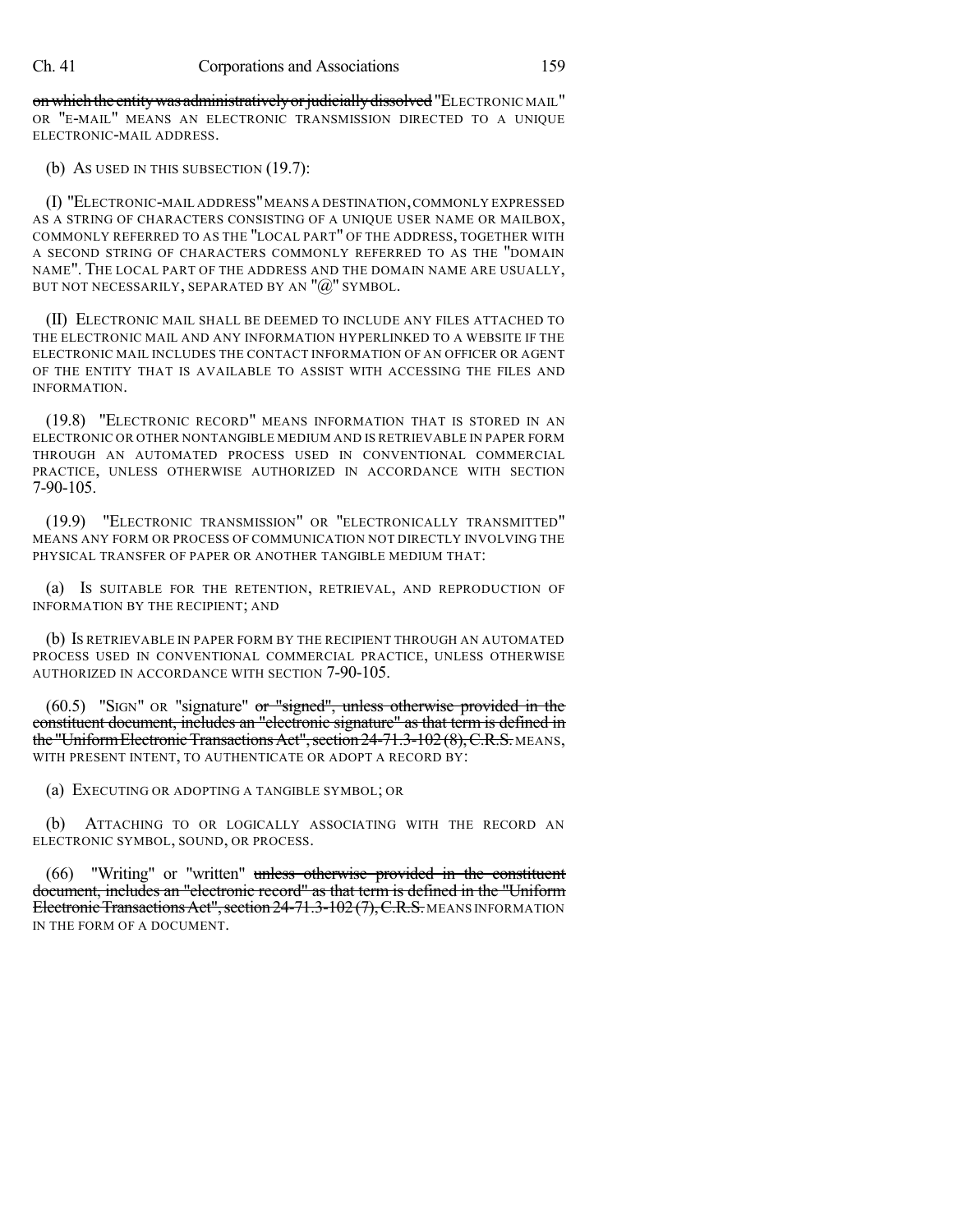**SECTION 3.** In Colorado Revised Statutes, **add** 7-90-105 and 7-90-106 as follows:

**7-90-105. Notice.** (1) EXCEPT AS OTHERWISE PROVIDED IN SECTION 7-90-403 WITH RESPECT TO NOTICE GIVEN BY THE SECRETARY OF STATE, NOTICE GIVEN PURSUANT TO THIS TITLE 7 MUST BE IN WRITING UNLESS ORAL NOTICE IS REASONABLE UNDER THE CIRCUMSTANCES.

(2) NOTICE MAY BE GIVEN IN PERSON OR BY TELEPHONE, ELECTRONIC TRANSMISSION, MAIL, OR PRIVATE CARRIER. A NOTICE OR OTHER COMMUNICATION MAY BE IN THE FORM OF AN ELECTRONIC TRANSMISSION THAT CANNOT BE DIRECTLY REPRODUCED IN PAPER FORM BY THE RECIPIENT THROUGH AN AUTOMATED PROCESS USED IN CONVENTIONAL COMMERCIAL PRACTICE ONLY IF:

(a) THE ELECTRONIC TRANSMISSION IS OTHERWISE RETRIEVABLE IN PERCEIVABLE FORM; AND

(b) THE SENDER AND THE RECIPIENT HAVE CONSENTED IN WRITING TO THE USE OF THAT FORM OF ELECTRONIC TRANSMISSION.

(3) WITHOUT LIMITING THE MANNER BY WHICH NOTICE OTHERWISE MAY BE GIVEN EFFECTIVELY TO OWNERS, ANY NOTICE TO AN OWNER GIVEN BY AN ENTITY UNDER ANY PROVISION OF THIS TITLE 7 OR THE CONSTITUENT DOCUMENTS MAY BE GIVEN IN WRITING DIRECTED TO THE OWNER'S MAILING ADDRESS OR BY ELECTRONIC TRANSMISSION DIRECTED TO THE OWNER'S ELECTRONIC-MAIL ADDRESS, AS APPLICABLE, AS IT APPEARS ON THE RECORDS OF THE ENTITY, AND THE NOTICE IS EFFECTIVE AT THE EARLIEST OF:

(a) THE DATE RECEIVED;

(b) FIVE DAYS AFTER MAILING IF THE NOTICE IS DEPOSITED IN THE UNITED STATES MAIL, POSTAGE PREPAID; OR

(c) THE DATE SHOWN ON THE RETURN RECEIPT, IF MAILED BY REGISTERED OR CERTIFIED MAIL,RETURN RECEIPT REQUESTED,AND THE RECEIPT IS SIGNED BY OR ON BEHALF OF THE ADDRESSEE.

(4) WHEN ORAL NOTICE IS REASONABLE IN THE CIRCUMSTANCES AS CONTEMPLATED BY SUBSECTION (1)OF THIS SECTION,THE ORAL NOTICE IS EFFECTIVE WHEN COMMUNICATED IF COMMUNICATED IN A COMPREHENSIBLE MANNER.

(5) WITHOUT LIMITING THE MANNER BY WHICH NOTICE OTHERWISE MAY BE GIVEN EFFECTIVELY TO OWNERS,NOTICE GIVEN BY ELECTRONIC TRANSMISSION IS RECEIVED WHEN DELIVERED IF:

(a) DIRECTED TO AN OWNER'S ELECTRONIC-MAIL ADDRESS PROVIDED BY THE OWNER UNLESS:

(I) THE OWNER HAS NOTIFIED THE ENTITY IN WRITING OR BY ELECTRONIC TRANSMISSION OF AN OBJECTION TO RECEIVING NOTICE BY ELECTRONIC MAIL; OR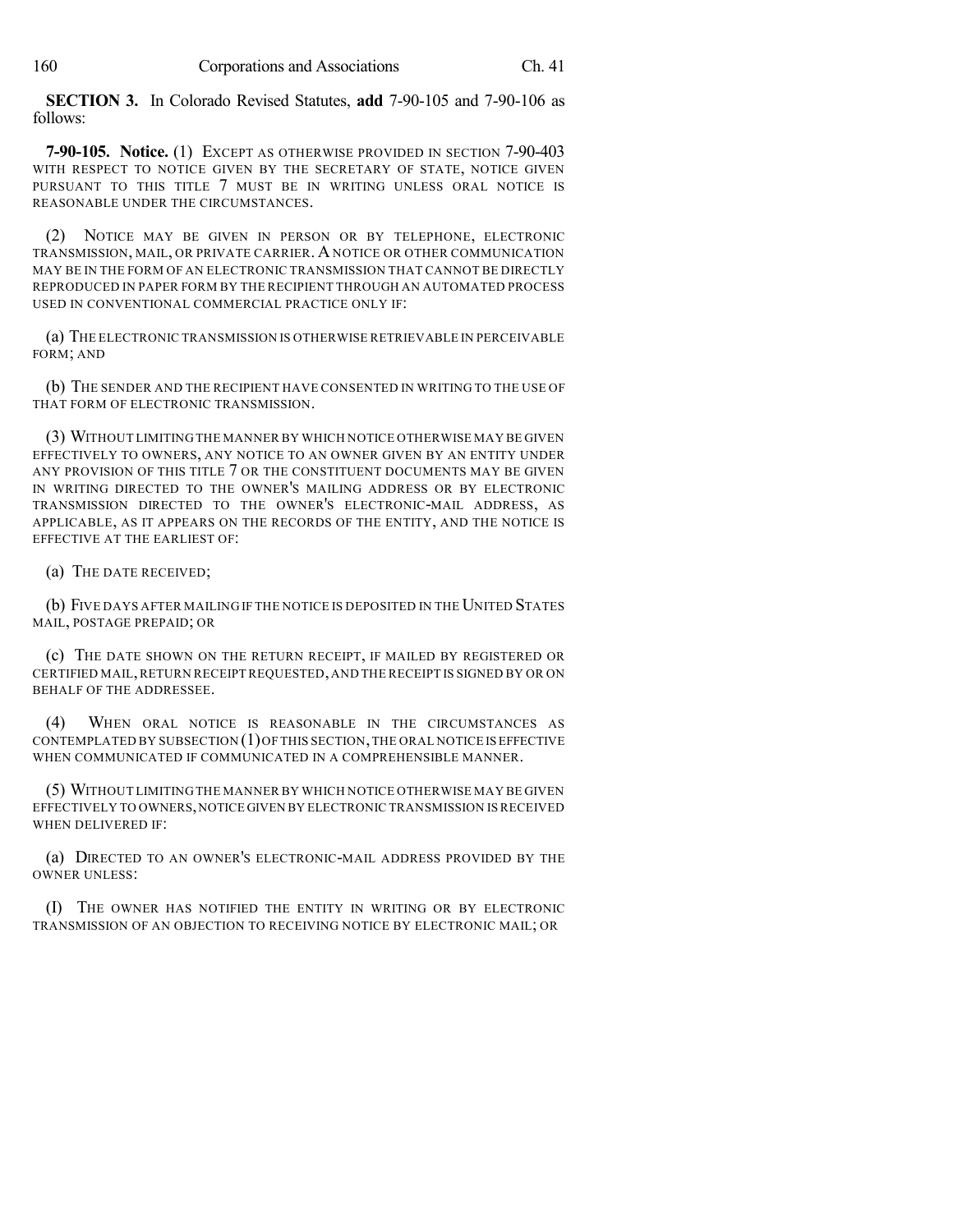(II) THE NOTICE IS PROHIBITED BY THIS TITLE 7 OR THE CONSTITUENT DOCUMENTS; AND

(b) THE NOTICE BY ELECTRONIC MAIL INCLUDES A PROMINENT LEGEND THAT THE COMMUNICATION IS AN IMPORTANT NOTICE REGARDING THE ENTITY.

(6) IF THREE SUCCESSIVE NOTICES THAT ARE SENT TO AN OWNER PURSUANT TO THIS SECTION HAVE BEEN RETURNED AS UNDELIVERABLE, NO FURTHER NOTICES TO THE OWNER ARE NECESSARY UNTIL ANOTHER ADDRESS FOR THE OWNER IS MADE KNOWN TO THE ENTITY; EXCEPT THAT THE FAILURE TO PROVIDE THE NOTICE PURSUANT TO THIS SUBSECTION (6) DOES NOT INVALIDATE ANY MEETING OR OTHER ACTION.

(7) AN AFFIDAVIT OF THE MANAGER, TRANSFER AGENT, OR OTHER AGENT OF THE ENTITY THAT NOTICE HAS BEEN GIVEN IS, IN THE ABSENCE OF FRAUD, PRIMA FACIE EVIDENCE OF THE FACTS STATED IN THE AFFIDAVIT.

(8) NOTICE TO A DOMESTIC ENTITY OR TO A FOREIGN ENTITY AUTHORIZED TO TRANSACT BUSINESS OR CONDUCT ACTIVITIES IN THIS STATE MAY BE MAILED TO:

(a) THE REGISTERED AGENT ADDRESS OF THE ENTITY'S REGISTERED AGENT; OR

(b) THE ENTITY OR ITS MANAGER OR SECRETARY AT ITS PRINCIPAL OFFICE.

(9) IF THIS TITLE 7 PRESCRIBES NOTICE REQUIREMENTS FOR PARTICULAR CIRCUMSTANCES,THOSE REQUIREMENTS GOVERN.IF THE CONSTITUENT DOCUMENTS OF AN ENTITY PRESCRIBE NOTICE REQUIREMENTS NOT INCONSISTENT WITH THIS SECTION OR OTHER PROVISIONS OF THIS TITLE 7, THOSE REQUIREMENTS GOVERN.

(10) (a) A DOMESTIC ENTITY HAS GIVEN NOTICE OR HAS DELIVERED ANY DOCUMENT UNDER THIS TITLE 7OR PURSUANT TO THE CONSTITUENT DOCUMENTS TO ALL OWNERS WHO SHARE A COMMON ADDRESS IF:

(I) THE DOMESTIC ENTITY DELIVERS ONE COPY OF THE DOCUMENT TO THE COMMON ADDRESS;

(II) THE DOMESTIC ENTITY ADDRESSES THE DOCUMENT TO THE OWNERS EITHER AS A GROUP, TO EACH OF THE OWNERS INDIVIDUALLY, OR TO THE OWNERS IN A FORM TO WHICH EACH OF THE OWNERS HAS CONSENTED; AND

(III) EACH OF THE OWNERS CONSENTS TO DELIVERY OF A SINGLE COPY OF THE DOCUMENT TO THE OWNERS' COMMON ADDRESS.

(b) THE CONSENT DESCRIBED IN SUBSECTIONS  $(10)(a)(II)$  and  $(10)(a)(III)$  of this SECTION IS REVOCABLE BY AN OWNER WHO DELIVERS NOTICE OF REVOCATION TO THE DOMESTIC ENTITY. IF THE NOTICE OF REVOCATION IS DELIVERED, THE DOMESTIC ENTITY SHALL BEGIN PROVIDING INDIVIDUAL NOTICES OR DOCUMENTS TO THE REVOKING OWNER NO LATER THAN THIRTY DAYS AFTER DELIVERY OF THE NOTICE OF REVOCATION.

(c) AN OWNER WHO FAILS TO OBJECT BY NOTICE TO THE DOMESTIC ENTITY WITHIN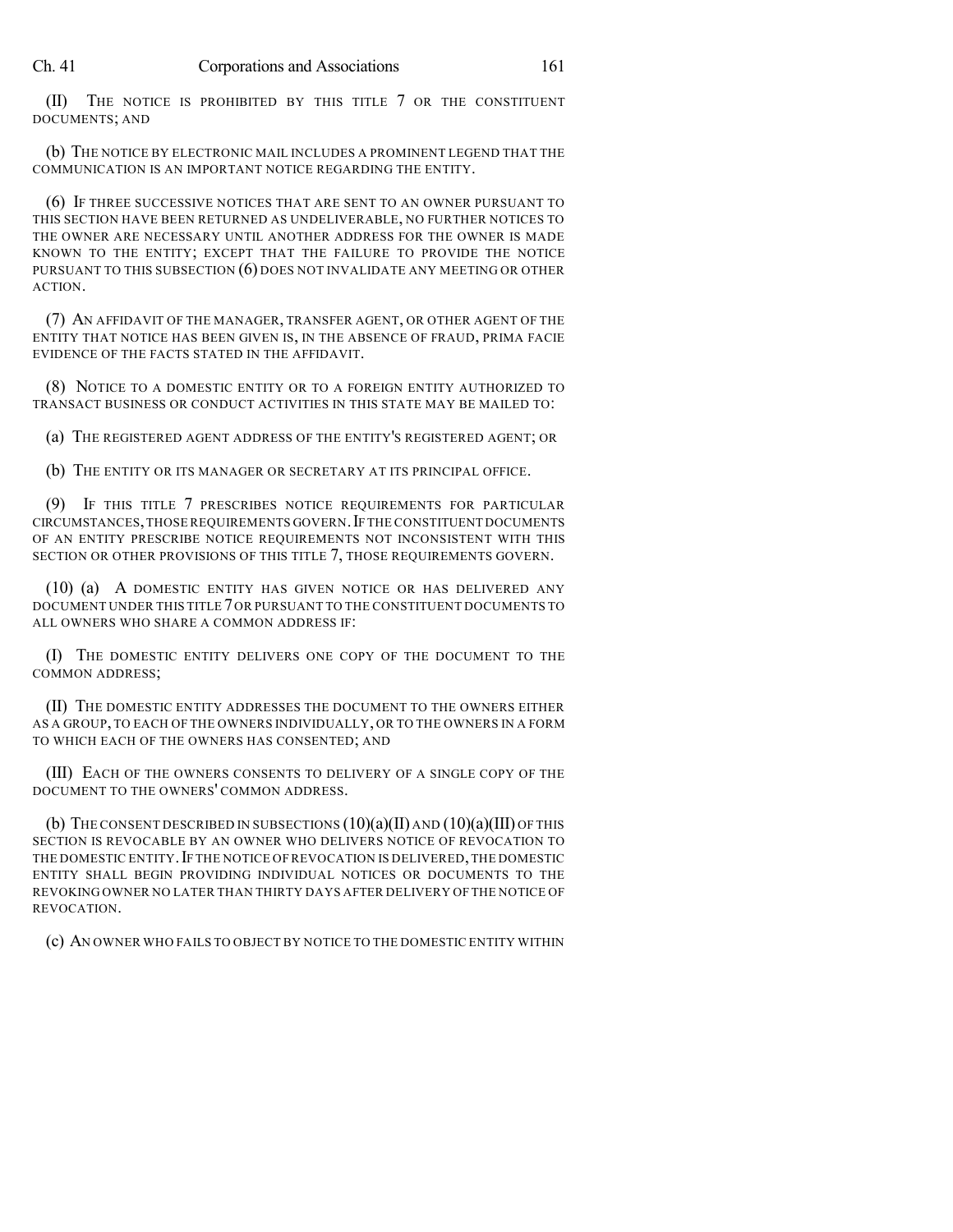SIXTY DAYS AFTER NOTICE BY THE ENTITY OF ITS INTENTION TO DELIVER SINGLE COPIES OF NOTICES OR DOCUMENTS TO OWNERS WHO SHARE A COMMON ADDRESS AS PERMITTED BY SUBSECTION  $(10)(a)$  of this section is deemed to have CONSENTED TO RECEIVING A SINGLE COPY AT THE COMMON ADDRESS IF THE NOTICE OF INTENTION EXPLAINS THAT CONSENT MAY BE REVOKED AND THE METHOD FOR REVOKING CONSENT.

**7-90-106. Relation to electronic signaturesin global and national commerce act.** THIS ARTICLE 90MODIFIES,LIMITS,OR SUPERSEDES THE FEDERAL "ELECTRONIC SIGNATURES IN GLOBAL AND NATIONAL COMMERCE ACT", 15U.S.C. SEC. 7001 ET SEQ., BUT DOES NOT MODIFY, LIMIT, OR SUPERSEDE SECTION 101 (c) OF THAT ACT, 15 U.S.C. SEC. 7001 (c), OR AUTHORIZE ELECTRONIC DELIVERY OF ANY OF THE NOTICES DESCRIBED IN SECTION 103 (b) OF THAT ACT, 15 U.S.C. SEC. 7003 (b).

**SECTION 4.** In Colorado Revised Statutes, 7-90-306, **amend** (3) as follows:

**7-90-306. Filing duty of secretary of state - manner of filing.** (3) If the secretary of state permits a document to be delivered in a physical medium and the secretary of state refuses to file the document, the secretary of state shall return it to any individual who has been identified, pursuant to section 7-90-301 (8), as having caused the document to be delivered for filing at the address provided for that individual, together with a written notice providing a brief explanation of the reason for the refusal, within ten days after the document was delivered to the secretary of state; except that no return or notice shall be IS required with respect to a periodic report that the secretary of state has refused to file.

**SECTION 5.** In Colorado Revised Statutes, 7-90-911, **amend** (2) as follows:

**7-90-911. Disposition of known claims by notification.** (2) A dissolved domestic entity may deliver written notice under this subsection  $(2)$  to any person at any time on or after the effective date of the dissolution. The notice contemplated in this subsection  $(2)$  shall MUST state that, unless sooner barred by any other statute limiting actions, any claimof that person against the dissolved domestic entity will be barred if an action to enforce the claim is not commenced by a deadline that is stated in the notice, which deadline shall not be lessthan two years afterthe delivery of notice. The notice may contain such other information as the dissolved entity determines to include, including information regarding procedures facilitating the processing of claims against the dissolved entity; except that no obligations on persons having claims against the dissolved entity shall be imposed or implied that do not exist at law.

**SECTION 6.** In Colorado Revised Statutes, 7-101-401, **repeal** (15) as follows:

**7-101-401. General definitions.** As used in articles 101 to 117 of this title 7, unless the context otherwise requires:

(15) "Effective date of notice" has the meaning set forth in section 7-101-402.

**SECTION 7.** In Colorado Revised Statutes, **repeal** 7-101-402 as follows:

**7-101-402. Notice.** (1) Notice given pursuant to articles 101 to 117 of this title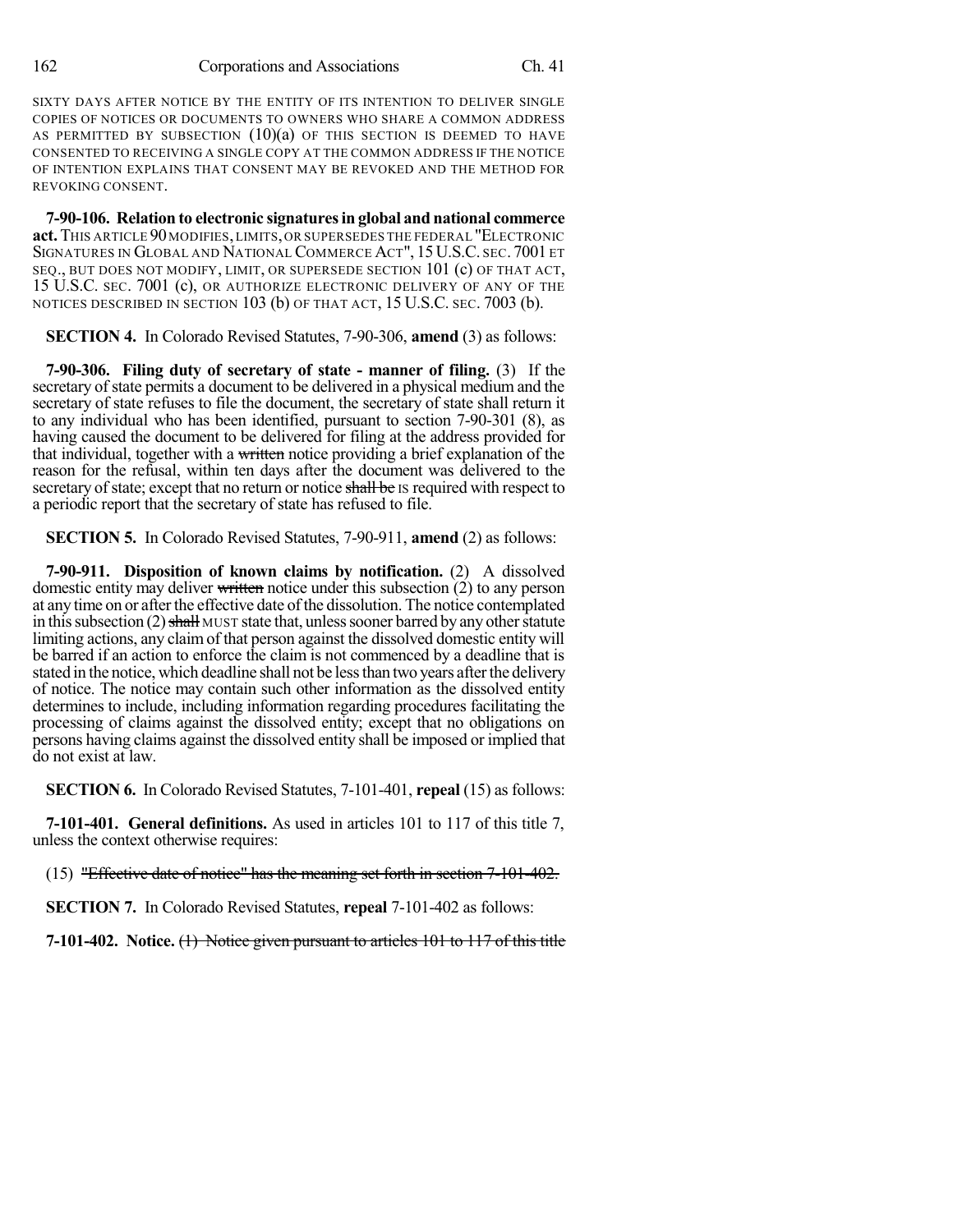shall be in writing unless oral notice is reasonable under the circumstances.

(2) Notice may be given in person; by telephone, telegraph, teletype, electronically transmitted facsimile, or other form of wire or wireless delivery; or by mail or private carrier.

(3) Written notice by a corporation to its shareholders, if in a comprehensible form, is effective as to each shareholder when mailed, if mailed addressed to the shareholder's address shown in the corporation's current record of shareholders. If three successive notices given to a shareholder pursuant to this subsection  $(3)$  have been returned as undeliverable, no further notices to such shareholder shall be necessary until another address for the shareholder is made known to the corporation.

(4) Written notice to a domestic corporation or to a foreign corporation authorized to transact business or conduct activities in this state may be mailed to the registered agent address of its registered agent or to the corporation or its secretary at its principal office.

(5) Except as provided in subsection (3) of this section, written notice, if in a comprehensible form, is effective at the earliest of:

(a) The date received;

(b) Five days after mailing; or

(c) The date shown on the return receipt, if mailed by registered or certifiedmail, return receipt requested, and the receipt is signed by or on behalf of the addressee.

(6) Oral notice is effective when communicated if communicated in a comprehensible manner.

(7) Repealed.

(8) If articles 101 to 117 of this title prescribe notice requirements for particular circumstances, those requirements govern. If the articles of incorporation or bylaws prescribe notice requirements not inconsistent with this section or other provisions of articles 101 to 117 of this title, those requirements govern.

(9) (a) A domestic corporation has given written notice or any other report or statement under articles  $101$  to  $117$  of this title 7, the articles of incorporation, or the bylaws to all shareholders who share a common address if:

(I) The domestic corporation delivers one copy of the notice, report, orstatement to the common address;

(II) The domestic corporation addresses the notice, report, or statement to those shareholders either as a group or to each of those shareholders individually or to the shareholders in a form to which each of those shareholders has consented; and

(III) Each of those shareholders consents to delivery of a single copy of the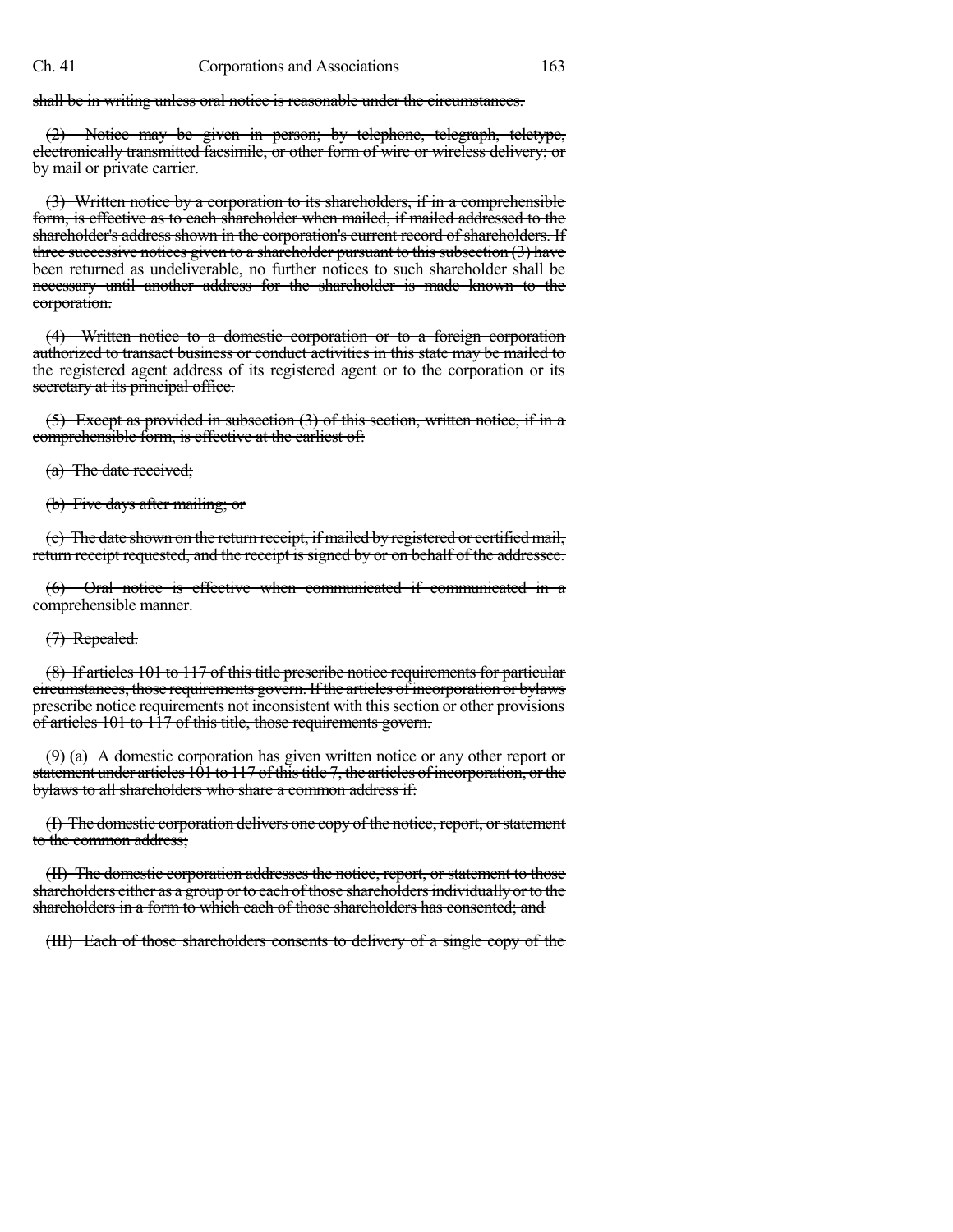notice, report, or statement to the shareholders' common address.

(b) The consent described in subsections  $(9)(a)(H)$  and  $(9)(a)(III)$  of this section is revocable by a shareholder who delivers written notice of revocation to the domestic corporation. If the written notice of revocation is delivered, the domestic corporation shall begin providing individual notices, reports, or other statements to the revoking shareholder no later than thirty days after delivery of the written notice of revocation.

(c) A shareholder who fails to object by written notice to the domestic corporation within sixty days after written notice by the corporation of its intention to deliver single copies of notices, reports, or statements to shareholders who share a common address as permitted by subsection  $(9)(a)$  of this section is deemed to have consented to receiving a single copy at the common address if the notice of intention explains that consent may be revoked and the method for revoking.

**SECTION 8.** In Colorado Revised Statutes, 7-103-106, **amend** (4)(d) and  $(8)(g)(I)(A)$  as follows:

**7-103-106. Ratification of defective corporate actions - definitions.** (4) **Notice requirements.**(d) Anotice required bythissectionmaybe given in any manner permitted by section  $7-101-402$  7-90-105 and, for any corporation subject to the reporting requirements of section 13 or 15 (d) of the federal "Securities Exchange Act of 1934", as amended, 15 U.S.C. sec. 78m and 15 U.S.C. sec. 78m (d), may be given by means of a filing or furnishing of the notice with the United States securities and exchange commission.

(8) **Definitions.** As used in this section:

(g) (I) "Validation effective time", with respect to any defective corporate action ratified under this section, means the later of:

(A) The time at which the ratification of the defective corporate action is approved by the shareholders or, if approval of shareholders is not required, the time at which the notice required by subsection (4) of this section takes effect in accordance with section  $7-101-402$  7-90-105; and

**SECTION 9.** In Colorado Revised Statutes, 7-107-101, **amend** (2) as follows:

**7-107-101. Annualmeeting.**(2) UNLESS THE BOARD OF DIRECTORS DETERMINES TO HOLD THE MEETING SOLELY BY MEANS OF REMOTE COMMUNICATION IN ACCORDANCE WITH SECTION 7-107-108:

(a) Annual shareholders' meetings may be held in or out of this state at the place stated in or fixed in accordance with the bylaws, or, if not so stated  $\text{IN}$  or fixed  $\text{IN}$ ACCORDANCE WITH THE BYLAWS, at a place stated in or fixed in accordance with a resolution of the board of directors.

(b) If no place is so stated IN or fixed PURSUANT TO SUBSECTION  $(2)(a)$  OF THIS SECTION, annual meetings shall be held at the corporation's principal office.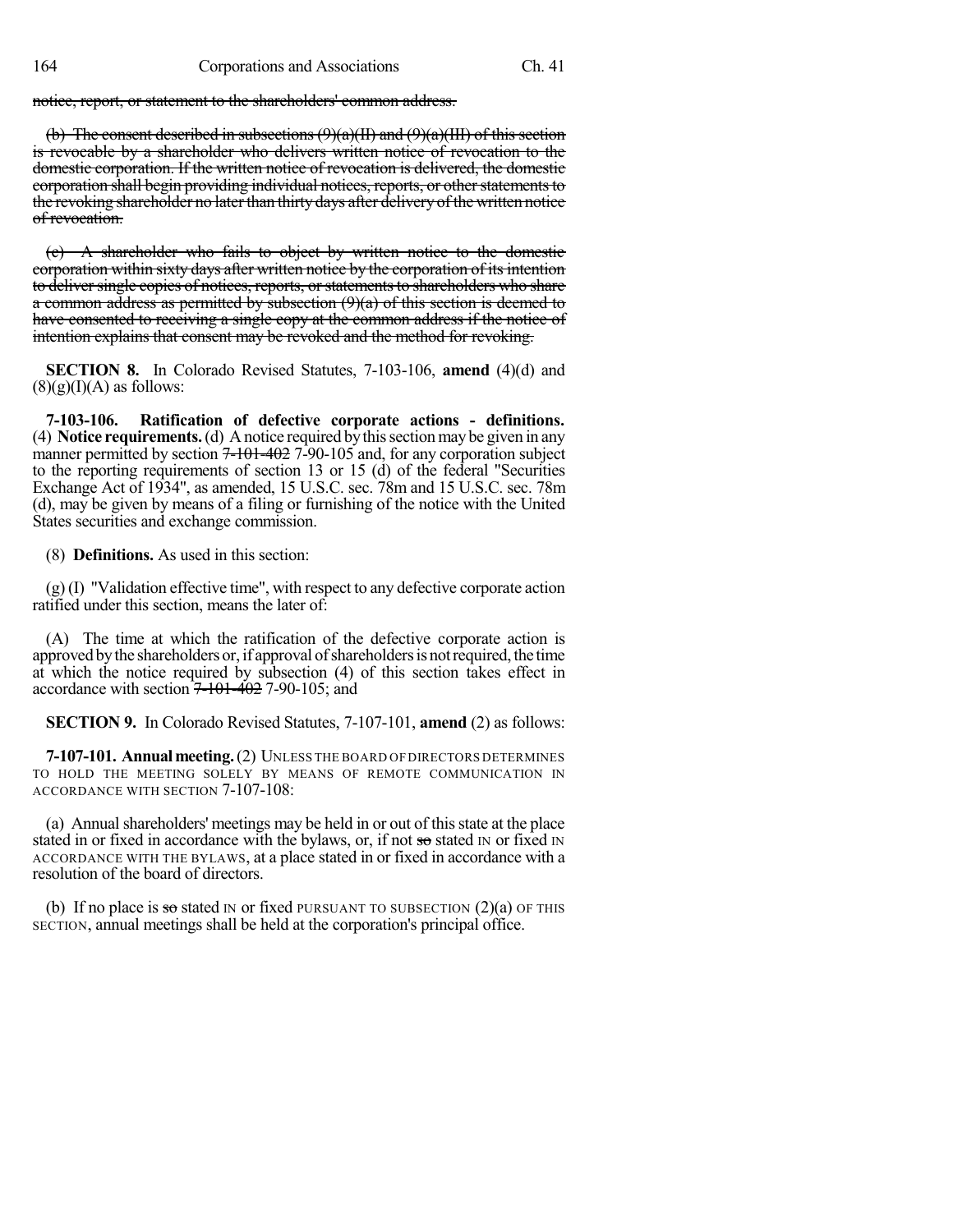**SECTION 10.** In Colorado Revised Statutes, 7-107-102, **amend** (3) as follows:

**7-107-102. Specialmeeting.**(3) UNLESS THE BOARD OF DIRECTORS DETERMINES TO HOLD THE MEETING SOLELY BY MEANS OF REMOTE COMMUNICATION IN ACCORDANCE WITH SECTION 7-107-108:

(a) Special shareholders' meetings may be held in or out of thisstate at the place stated in or fixed in accordance with the bylaws, or, if not so stated IN or fixed IN ACCORDANCE WITH THE BYLAWS, at a place stated in or fixed in accordance with a resolution of the board of directors.

(b) If no place is so stated IN or fixed PURSUANT TO SUBSECTION  $(3)(a)$  OF THIS SECTION, special meetings shall be held at the corporation's principal office.

**SECTION 11.** In Colorado Revised Statutes, 7-107-104, **amend** (2), (3), (4), (5.5), and (7) as follows:

**7-107-104. Action without meeting.** (2) (a) No action taken pursuant to this section shall be Is effective unless, within sixty days after the date the corporation first receives a writing DOCUMENT describing and consenting to the action and signed by a shareholder, the corporation has received writings DOCUMENTS that describe and consent to the action, signed by shareholders holding at least the number of shares entitled to vote on the action as required by subsection  $(1)$  or  $(1.5)$ of this section, as the case may be, disregarding any such writing DOCUMENT that has been revoked pursuant to subsection (3) of this section. The bylaws may provide for the receipt of any such writing by the corporation by electronically transmitted facsimile or other form of wire or wireless communication providing the corporation with a complete copy thereof, including a copy of the signature thereto.

(b) (I) Action taken pursuant to this section shall be Is effective as of the date the corporation receives the last writing DOCUMENT necessary to effect the action unless all of the writings DOCUMENTS necessary to effect the action state another date as the effective date of the action, in which case such THE stated date shall be IS the effective date of the action.

(II) A CONSENT GIVEN BY ELECTRONIC TRANSMISSION IS DELIVERED TO THE CORPORATION UPON THE EARLIEST OF:

(A) WHEN THE CONSENT ENTERS AN INFORMATION PROCESSING SYSTEM, IF ANY, DESIGNATED BY THE CORPORATION FOR RECEIVING CONSENTS IF THE ELECTRONIC TRANSMISSION IS IN A FORM CAPABLE OF BEING PROCESSED BY THAT SYSTEM AND THE CORPORATION IS ABLE TO RETRIEVE THAT ELECTRONIC TRANSMISSION. WHETHER THE CORPORATION HAS DESIGNATED AN INFORMATION PROCESSING SYSTEM TO RECEIVE CONSENTS IS DETERMINED BY THE ARTICLES OF INCORPORATION, THE BYLAWS, OR FROM THE CONTEXT AND SURROUNDING CIRCUMSTANCES, INCLUDING THE CONDUCT OF THE CORPORATION.

(B) WHEN A PAPER REPRODUCTION OF THE CONSENT IS DELIVERED TO THE CORPORATION'S PRINCIPAL PLACE OF BUSINESS OR AN OFFICER OR AGENT OF THE CORPORATION HAVING CUSTODY OF THE BOOK IN WHICH PROCEEDINGS OF MEETINGS OF SHAREHOLDERS OR MEMBERS ARE RECORDED;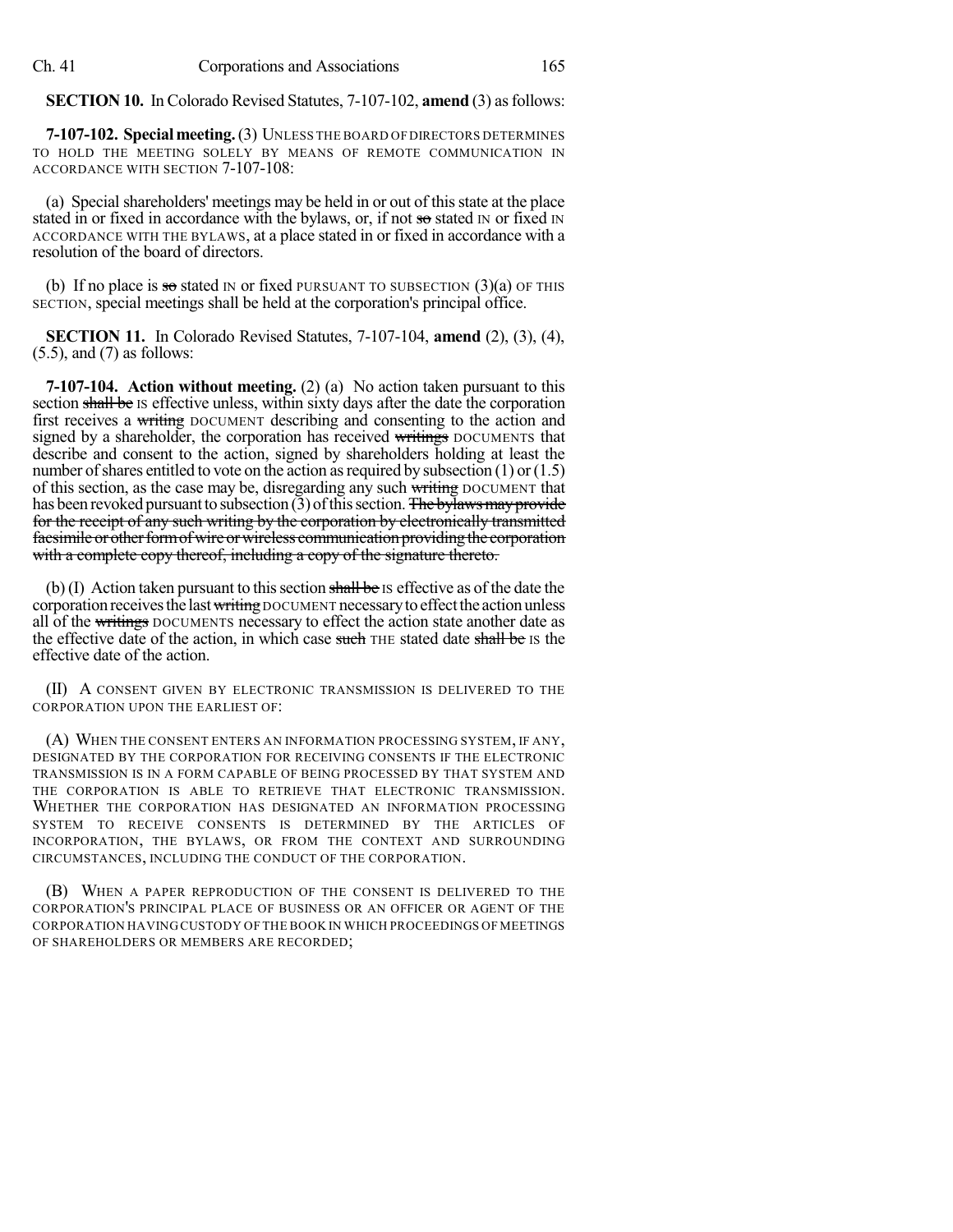(C) WHEN A PAPER REPRODUCTION OF THE CONSENT IS DELIVERED TO THE CORPORATION'S REGISTERED OFFICE IN THIS STATE BY HAND OR BY CERTIFIED OR REGISTERED MAIL, RETURN RECEIPT REQUESTED; OR

(D) WHEN DELIVERED IN SUCH OTHER MANNER, IF ANY, PROVIDED BY RESOLUTION OF THE BOARD OF DIRECTORS OR GOVERNING BODY OF THE CORPORATION.

(III) ACONSENT GIVEN BY ELECTRONIC TRANSMISSION IS DELIVERED UNDER THIS SECTION EVEN IF NO PERSON IS AWARE OF ITS RECEIPT. RECEIPT OF AN ELECTRONIC ACKNOWLEDGMENT FROM AN INFORMATION PROCESSING SYSTEM ESTABLISHES THAT A CONSENT GIVEN BY ELECTRONIC TRANSMISSION WAS RECEIVED BUT DOES NOT, BY ITSELF, ESTABLISH THAT THE CONTENT SENT CORRESPONDS TO THE CONTENT RECEIVED.

(3) Any shareholder who has signed a writing DOCUMENT describing and consenting to action taken pursuant to this section may revoke such THE consent by a writing DOCUMENT signed and dated by the shareholder describing the action and stating that the shareholder's prior consent thereto is revoked, if such writing THE DOCUMENT is received by the corporation prior to the effectiveness of the action.

(4) If not otherwise fixed under subsection (7) of this section or section 7-107-107, the record date for determining shareholders entitled to take action pursuant to this section or entitled to be given notice under subsection (5.5) of this section of action taken pursuant to this section is the date the corporation first receives a writing DOCUMENT upon which the action is taken pursuant to this section.

(5.5) If action is taken under subsection (1) of this section with less than unanimous consent of all shareholders entitled to vote upon the action, the corporation or shareholders taking the action shall, upon receipt by the corporation of all writings DOCUMENTS necessary to effect the action, give notice of the action to all shareholders who were entitled to vote upon the action but who have not consented to the action in the manner provided in subsection  $(1)$  of this section. The notice shall MUST contain or be accompanied by the same material, if any, that would have been required under articles 101 to 117 of this title TITLE 7 to be given to shareholders in or with a notice of the meeting at which the action would have been submitted to the shareholders.

(7) The district court for the county in thisstate in which the street address of the corporation's principal office islocated or, if the corporation has no principal office in this state, the district court for the county in which the street address of its registered agent islocated, or, if the corporation has no registered agent, the district court for the city and county of Denver may, upon application of the corporation or any shareholder who would be entitled to vote on the action at a shareholders' meeting, summarily state a record date for determining shareholders entitled to sign writings DOCUMENTS consenting to an action under this section and may enter other orders necessary or appropriate to effect the purposes of this section.

**SECTION 12.** In Colorado Revised Statutes, 7-107-105, **amend** (1) and (5) as follows: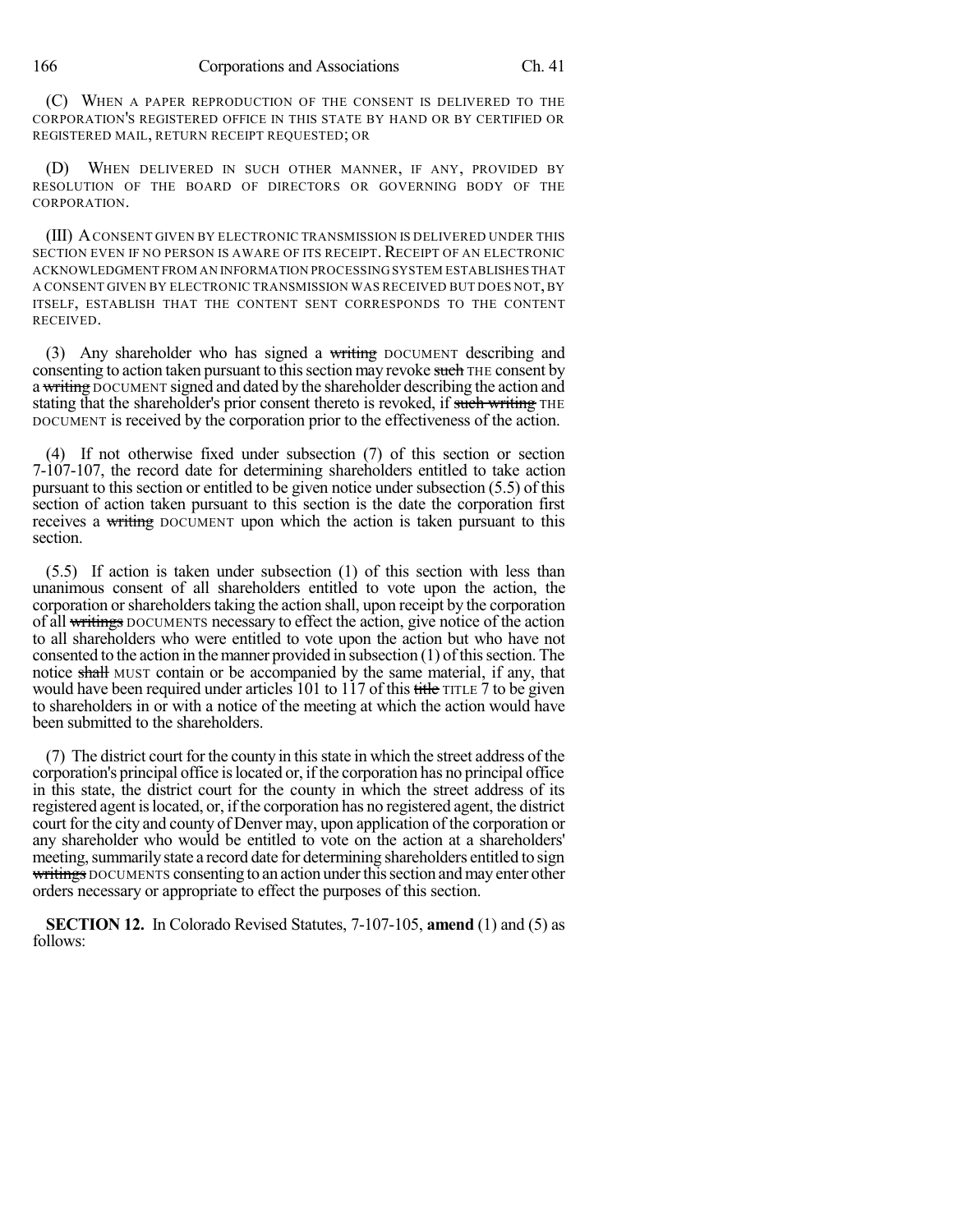**7-107-105. Notice of meeting.** (1) A corporation shall give notice to shareholders of the date, time, and place, IF ANY, of each annual and special shareholders' meeting no fewer than ten nor more than sixty days before the date of the meeting; except that, if the number of authorized sharesisto be increased, THE CORPORATION SHALL GIVE at least thirty days' notice. shall be given. Unless articles 101 to 117 of this title TITLE 7 or the articles of incorporation require otherwise, the corporation is required to give notice only to shareholders entitled to vote at the meeting.

(5) (a) Subject to the next sentence of this subsection  $(5)$  SUBSECTION  $(5)(b)$  OF THIS SECTION and unless otherwise required by the bylaws, if an annual or special shareholders' meeting is adjourned to a different date, time, or place, IF ANY, notice need not be given of the new date, time, or place, IF ANY, if the new date, time, or place, IF ANY, is announced at the meeting before adjournment.

(b) If a new record date for the adjourned meeting is or must be fixed under section 7-107-107, notice of the adjourned meeting shall be given under this section to persons who are shareholders as of the new record date.

**SECTION 13.** In Colorado Revised Statutes, **repeal and reenact, with amendments,** 7-107-108 as follows:

**7-107-108. Remote participation in shareholders' meetings - meetings held solely by remote participation.** (1) SHAREHOLDERS OF ANY CLASS OR SERIES OF SHARES MAY PARTICIPATE IN ANY MEETING OF SHAREHOLDERS BY MEANS OF REMOTE COMMUNICATION TO THE EXTENT THE BOARD OF DIRECTORS AUTHORIZES PARTICIPATION FOR THAT CLASS OR SERIES. PARTICIPATION AS A SHAREHOLDER BY MEANS OF REMOTE COMMUNICATION IS SUBJECT TO SUCH GUIDELINES AND PROCEDURES AS THE BOARD OF DIRECTORS ADOPTS AND MUST BE IN CONFORMITY WITH SUBSECTION (2) OF THIS SECTION.

(2) SHAREHOLDERS PARTICIPATING IN A SHAREHOLDERS' MEETING BY MEANS OF REMOTE COMMUNICATION SHALL BE DEEMED PRESENT AND MAY VOTE AT SUCH A MEETING IF THE CORPORATION HAS IMPLEMENTED REASONABLE MEASURES TO:

(a) VERIFY THAT EACH PERSON PARTICIPATING REMOTELY AS A SHAREHOLDER IS A SHAREHOLDER; AND

(b) PROVIDE THE SHAREHOLDERS A REASONABLE OPPORTUNITY TO PARTICIPATE IN THE MEETING AND TO VOTE ON MATTERS SUBMITTED TO THE SHAREHOLDERS, INCLUDING AN OPPORTUNITY TO COMMUNICATE AND TO READ OR HEAR THE PROCEEDINGS OF THE MEETING, SUBSTANTIALLY CONCURRENTLY WITH THE PROCEEDINGS.

(3) UNLESS THE BYLAWS REQUIRE THE MEETING OF SHAREHOLDERS TO BE HELD AT A PLACE, THE BOARD OF DIRECTORS MAY DETERMINE THAT A MEETING OF SHAREHOLDERS WILL NOT BE HELD AT ANY PLACE AND INSTEAD WILL BE HELD SOLELY BY MEANS OF REMOTE COMMUNICATION, BUT ONLY IF THE CORPORATION IMPLEMENTS THE MEASURES SPECIFIED IN SUBSECTION (2) OF THIS SECTION.

**SECTION 14.** In Colorado Revised Statutes, 7-107-201, **amend** (2), (3), and (7)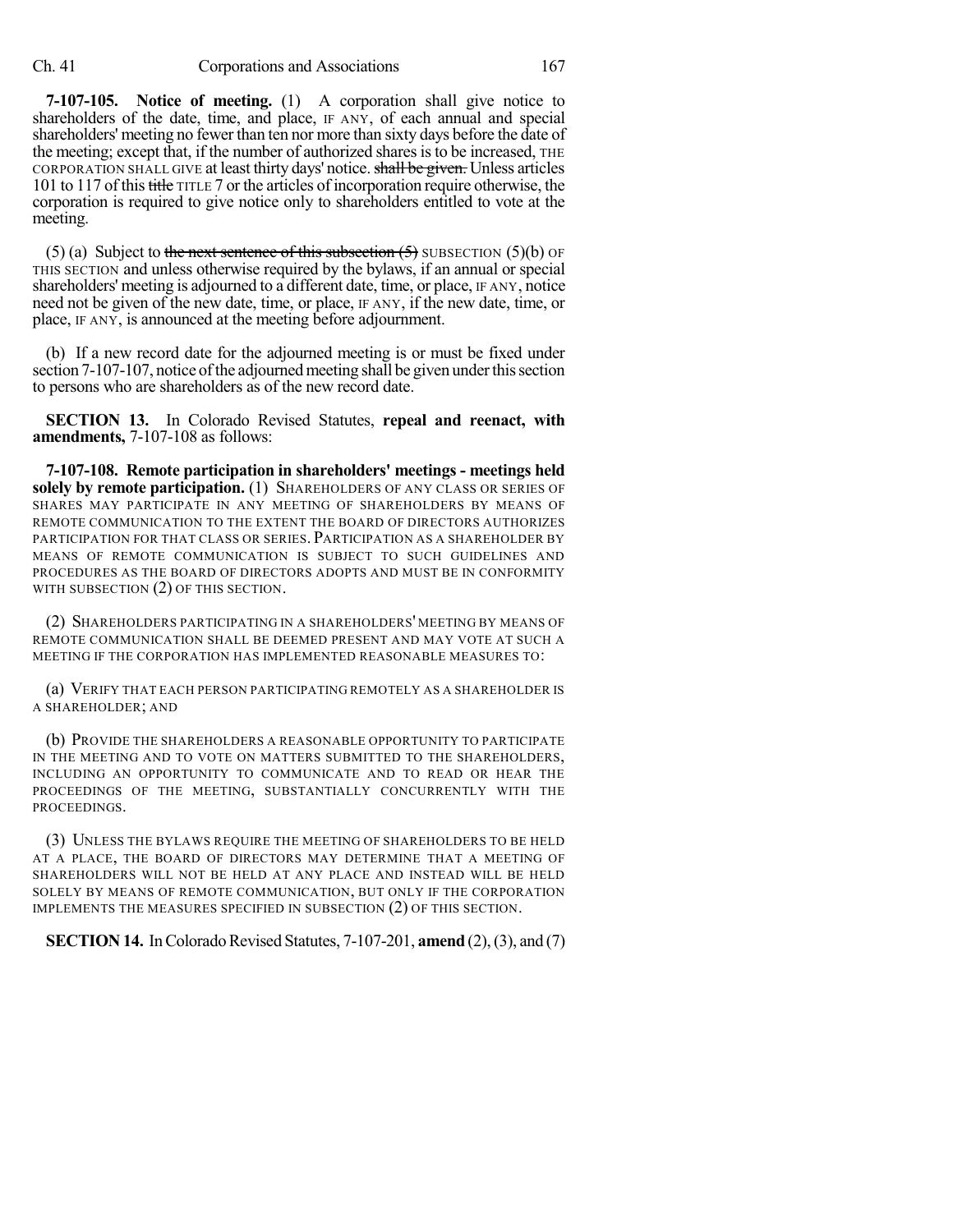as follows:

**7-107-201. Shareholders' list for meeting.** (2) (a) The shareholders' list shall MUST be available for inspection by any shareholder, beginning the earlier of ten days before the meeting for which the list was prepared or two business days after notice of the meeting is given and continuing through the meeting, and any adjournment thereof:

(I) At the corporation's principal office or at a place identified in the notice of the meeting in the city in which the meeting will be held; OR

(II) ON A REASONABLY ACCESSIBLE ELECTRONIC NETWORK IF THE INFORMATION REQUIRED TO GAIN ACCESS TO THE LIST IS PROVIDED WITH THE NOTICE OF THE MEETING. IF THE CORPORATION DETERMINES TO MAKE THE LIST AVAILABLE ON AN ELECTRONIC NETWORK, THE CORPORATION MAY TAKE REASONABLE STEPS TO ENSURE THAT THE LIST IS AVAILABLE ONLY TO SHAREHOLDERS OF THE CORPORATION.

(b) A shareholder or an agent or attorney of the shareholder is entitled on written demand to inspect and, subject to the requirements of section SECTIONS 7-116-102 (3) and the provisions of subsections  $(2)$  and  $(3)$  of section 7-116-103 (2) AND (3), to copy the list during regular business hours and during the period it is available for inspection.

(3) IF THE MEETING IS TO BE HELD AT A PLACE, the corporation shall make the shareholders' list available at the meeting, and any shareholder or an agent or attorney of the shareholder is entitled to inspect the list at any time during the meeting or any adjournment. IF THE MEETING IS TO BE HELD SOLELY BY MEANS OF REMOTE COMMUNICATION,THE LIST MUST ALSO BE OPEN TO INSPECTION DURING THE MEETING ON A REASONABLY ACCESSIBLE ELECTRONIC NETWORK, AND THE CORPORATION SHALL PROVIDE, WITH THE NOTICE OF THE MEETING, ALL INFORMATION REQUIRED TO ACCESS THE LIST.

(7) REFUSAL OR failure to prepare or make available the shareholders' list does not affect the validity of action taken at the meeting.

**SECTION 15.** In Colorado Revised Statutes, 7-107-202, **amend** (4) as follows:

**7-107-202. Voting entitlement of shares.** (4) Redeemable shares are not entitled to be voted after notice of redemption is mailed DELIVERED to the holders and a sum sufficient to redeem the shares has been deposited with a bank, trust company, or other financial institution under an irrevocable obligation to pay the holders the redemption price on surrender of the shares.

**SECTION 16.** In Colorado Revised Statutes, 7-107-203, **amend** (2) introductory portion and (2)(b); and **repeal and reenact, with amendments,** (4) as follows:

**7-107-203. Proxies.** (2) Without limiting the manner in which a shareholder may appoint a proxy to vote or otherwise act for the shareholder, the following shall constitute CONSTITUTES valid means of such appointment: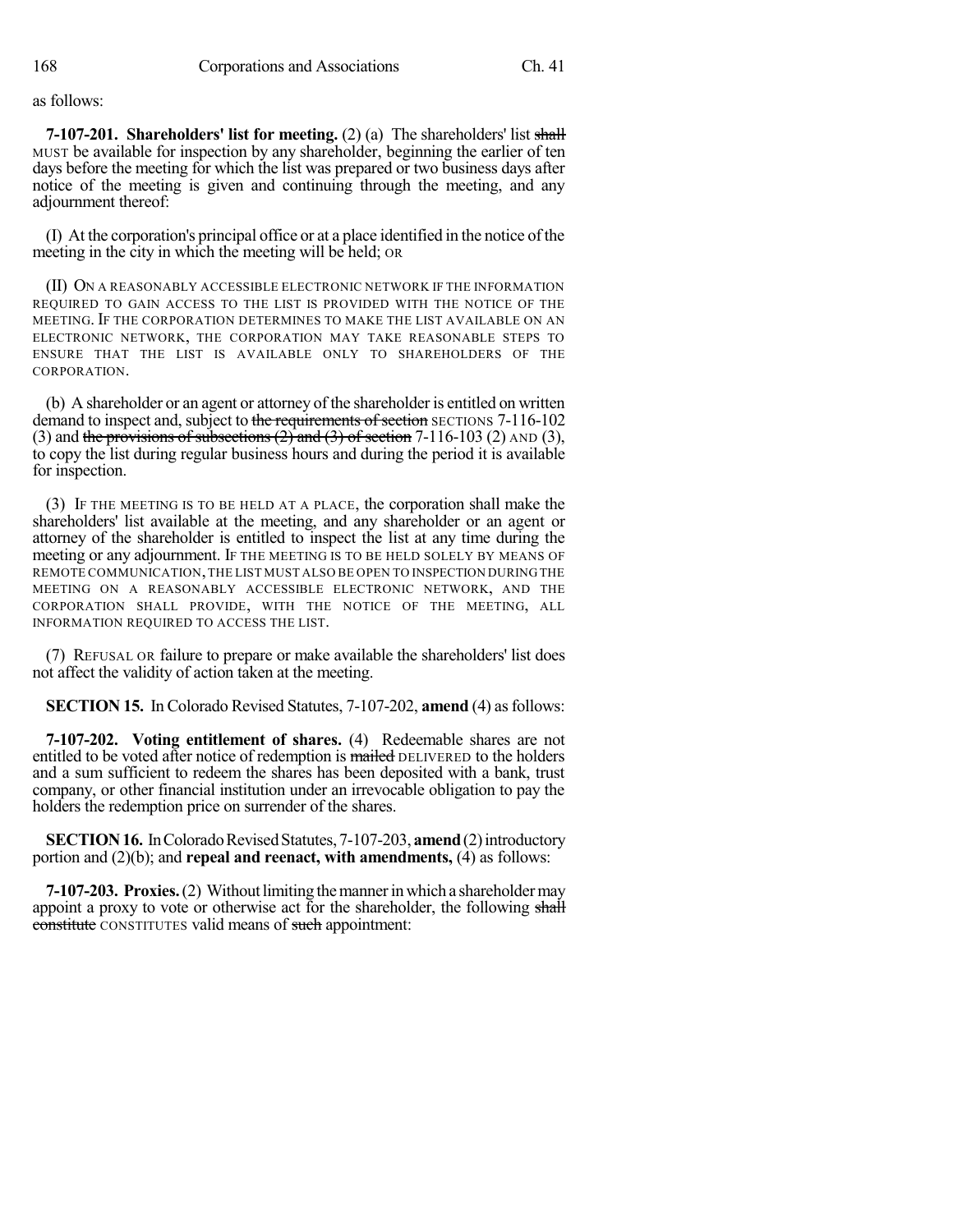(b) A shareholder may appoint a proxy by transmitting or authorizing the transmission of a telegram, teletype, or other AN electronic transmission providing a written statement of the appointment to THE PERSON WHO WILL BE THE HOLDER OF the proxy OR to a proxy solicitor SOLICITATION FIRM, proxy support service organization, or other person SIMILAR AGENT duly authorized by the PERSON WHO WILL BE THE HOLDER OF THE proxy to receive appointments as agent for the proxy, or to the corporation; except that the transmitted appointment shall THE TRANSMISSION. THE TRANSMISSION MUST set forth or be transmitted SUBMITTED with written evidence INFORMATION from which it can be determined that the shareholder transmitted or authorized the transmission of the appointment AUTHORIZED THE ELECTRONIC TRANSMISSION. IF IT IS DETERMINED THAT AN ELECTRONIC TRANSMISSION IS VALID, THE PERSON MAKING THAT DETERMINATION SHALL SPECIFY THE INFORMATION UPON WHICH THE PERSON RELIED.

(4) A COPY, FACSIMILE, TELECOMMUNICATION, OR OTHER RELIABLE REPRODUCTION OF THE DOCUMENT, INCLUDING ANY ELECTRONIC TRANSMISSION, CREATED PURSUANT TO SUBSECTION (2) OF THIS SECTION MAY BE SUBSTITUTED OR USED IN LIEU OF THE ORIGINAL DOCUMENT FOR ANY AND ALL PURPOSES FOR WHICH THE ORIGINAL DOCUMENT COULD BE USED IF THE COPY, FACSIMILE, TELECOMMUNICATION,OR OTHER REPRODUCTION IS A COMPLETE REPRODUCTION OF THE ENTIRE ORIGINAL DOCUMENT.

**SECTION 17.** In Colorado Revised Statutes, 7-108-107, **amend** (1) as follows:

**7-108-107. Resignation of directors.** (1) A director may resign at any time by giving written notice of resignation to the corporation.

**SECTION 18.** In Colorado Revised Statutes, 7-108-201, **amend** (1) asfollows:

**7-108-201. Meetings.** (1) The board of directors may hold regular or special meetings in or out of this state AND MAY HOLD THE MEETINGS BY MEANS OF REMOTE COMMUNICATION WITHOUT DESIGNATING A PLACE.

**SECTION 19.** In Colorado Revised Statutes, **amend** 7-108-203 as follows:

**7-108-203. Notice of meeting.** (1) Unless otherwise provided in the bylaws, regular meetings of the board of directors may be held without notice of the date, time, place, IF ANY PLACE IS DESIGNATED, or purpose of the meeting.

(2) Unless the bylaws provide for a longer or shorter period, special meetings of the board of directors shall MUST be preceded by at least two days' notice of the date, time, and place, IF ANY, OR ACCESS BY REMOTE COMMUNICATION of the meeting. The notice need not describe the purpose of the special meeting unless required by the bylaws.

**SECTION 20.** In Colorado Revised Statutes, 7-108-205, **amend** (4)(c) as follows:

**7-108-205. Quorum and voting.** (4) A director who is present at a meeting of the board of directors when corporate action istaken is deemed to have assented to all action taken at the meeting unless: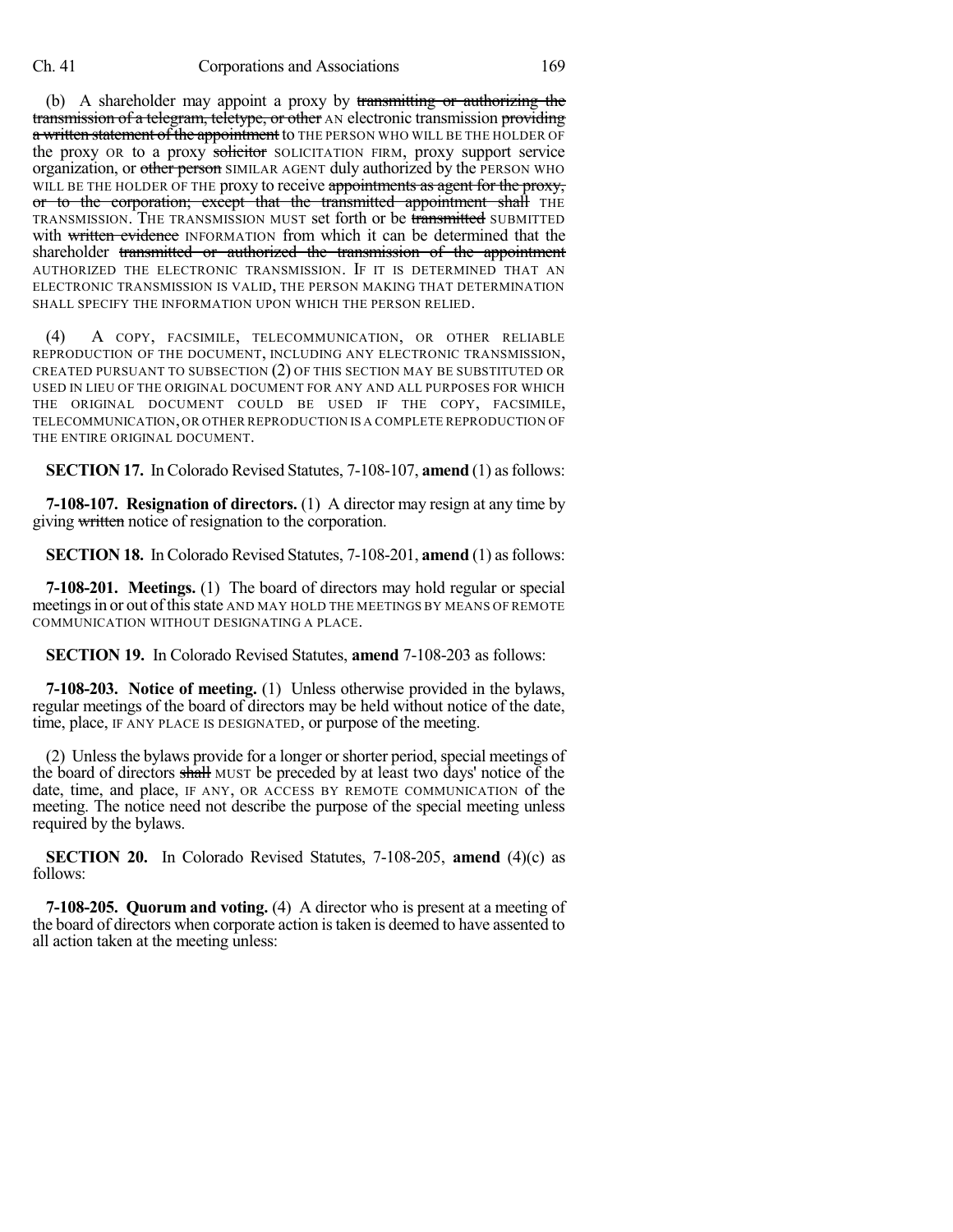(c) The director causes written notice of the director's dissent or abstention as to any specific action to be received by the presiding officer of the meeting before adjournment of the meeting or by the corporation promptly after adjournment of the meeting.

**SECTION 21.** In Colorado Revised Statutes, 7-108-303, **amend** (1) asfollows:

**7-108-303. Resignation and removal of officers.** (1) An officer may resign at any time by giving written notice of resignation to the corporation.

**SECTION 22.** In Colorado Revised Statutes, **amend** 7-109-110 as follows:

**7-109-110. Notice to shareholders of indemnification of director.** If a corporation indemnifies or advances expenses to a director under this article ARTICLE 109 in connection with a proceeding by or in the right of the corporation, the corporation shall give written notice of the indemnification or advance to the shareholders with or before the notice of the next shareholders' meeting. If the next shareholder action is taken without a meeting at the instigation of the board of directors, such THE CORPORATION SHALL GIVE THE notice shall be given to the shareholders at or before the time the first shareholder signs a writing DOCUMENT consenting to such THE action.

**SECTION 23.** In Colorado Revised Statutes, 7-110-203, amend (1) introductory portion and  $(1)(a)$  as follows:

**7-110-203. Bylaws - changing quorum or voting requirement for directors - requiring a meeting place.** (1) A bylaw that fixes a greater quorum or voting requirement for the board of directors OR THAT REQUIRES A MEETING OF SHAREHOLDERS TO BE HELD AT A PLACE may be amended OR REPEALED:

(a) If adopted by the shareholders, only by the shareholders UNLESS THE BYLAWS OTHERWISE PROVIDE; or

**SECTION 24.** In Colorado Revised Statutes, 7-111-104, **amend** (4) and (5) as follows:

**7-111-104. Merger of parent and subsidiary.** (4) The parent corporation shall mail DELIVER a copy or summary of the plan of merger to each shareholder of the subsidiary, other than the parent corporation, who THAT does not waive this mailing DELIVERY requirement in writing.

(5) The effective date of the merger shall be IS no earlier than:

(a) The date on which all shareholders of the subsidiary waived the  $\frac{1}{\text{main-g}}$ DELIVERY requirement of subsection (4) of this section; or

(b) Ten days after the date the parent mailed DELIVERED a copy or summary of the plan of merger to each shareholder of the subsidiary who THAT did not waive the mailing DELIVERY requirement.

**SECTION 25.** In Colorado Revised Statutes, 7-113-201, **amend** (3) as follows: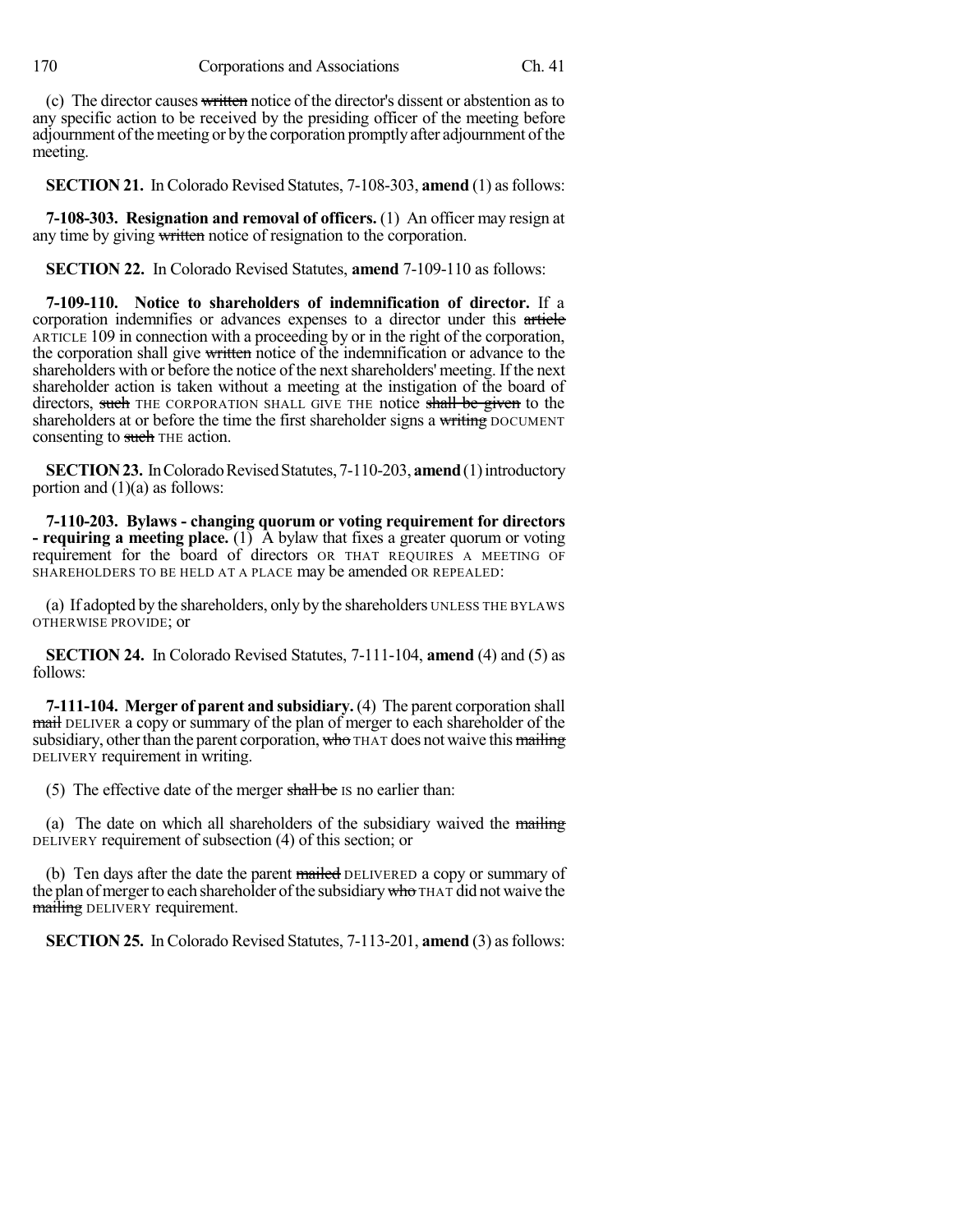**7-113-201. Notice of appraisal rights.**(3) Where anycorporate action specified in section 7-113-102 (1) is to be approved by written consent of the shareholders pursuant to section 7-107-104:

(a) Written Notice that appraisal rights are, are not, or may be available shall be given to each shareholder from whom a consent is solicited at the time consent of the shareholder is first solicited and, if the corporation has concluded that appraisal rights are or may be available, must be accompanied by a copy of this article 113; and

(b) Written Notice that appraisal rights are, are not, or may be available shall be delivered, together with the notice to nonconsenting and nonvoting shareholders required by section 7-107-104 (5.5); may include the materials described in section 7-113-203; and, if the corporation has concluded that appraisal rights are or may be available, must be accompanied by a copy of this article 113.

**SECTION 26.** In Colorado Revised Statutes, 7-113-202, **amend** (1)(a) as follows:

**7-113-202. Notice of intent to demand payment.** (1) If a proposed corporate action specified in section 7-113-102 (1) is submitted to a vote at a shareholders' meeting, a shareholder that wishes to assert appraisal rights with respect to any class or series of shares:

(a) Must deliver to the corporation, before the vote is taken, written notice of the shareholder's intent to demand payment if the proposed corporate action is effectuated; and

**SECTION 27.** In Colorado Revised Statutes, 7-113-301, **amend** (3)(b) as follows:

**7-113-301. Court action.** (3) (b) Service on each shareholder demanding appraisal rights must be by registered or certified mail OR BY ELECTRONIC TRANSMISSION to the address stated in the shareholder's payment demand or, if no such address is stated in the payment demand, to the address shown on the corporation's current record of shareholders for the shareholder holding the shares as to which appraisal rights are demanded, or as provided by law.

**SECTION 28.** In Colorado Revised Statutes, 7-114-305, **amend** (2)(a) as follows:

**7-114-305. Election to purchase in lieu of dissolution.** (2) (a) An election to purchase pursuant to this section may be filed with the court at any time within ninety days after the filing of the petition under section 7-114-301 (2) or at such later time asthe court in its discretion may allow. If the election to purchase isfiled by one or more shareholders, the corporation shall, within ten days after the filing, give written notice to all shareholders other than the petitioner. The notice must state the name and number of shares owned by the petitioner and the name and number of shares owned by each electing shareholder and must advise the recipients of their right to join in the election to purchase shares in accordance with this section.